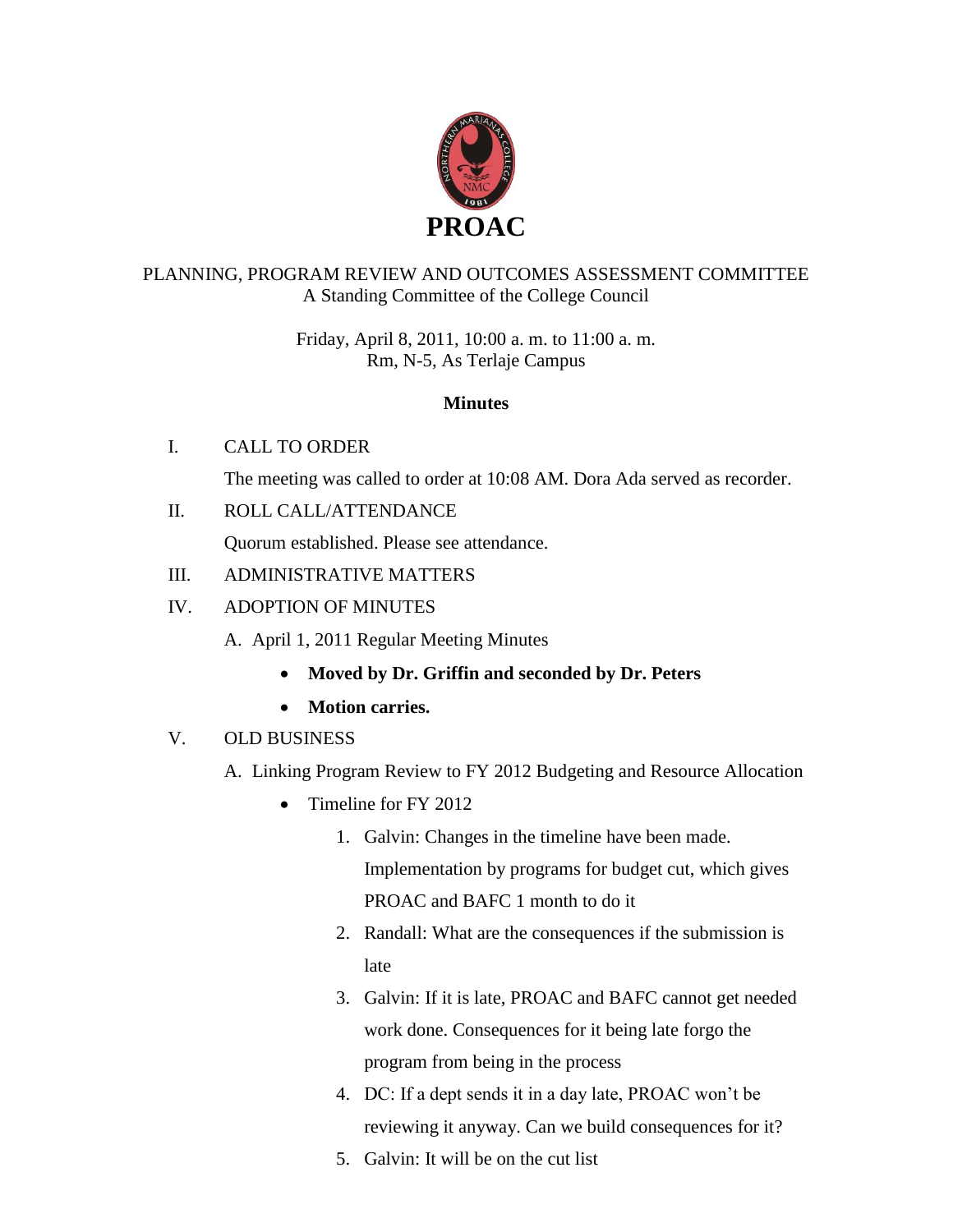- 6. Amanda: Will there be a readjustment of scores and points.
- 7. John Griffin: Should the students be involved if it affects their degree?
- 8. Galvin: ASNMC should be involved, ultimately it may affect them; student involvement may determine the cut. The program is the responsible. Should it get cut, it will be the program's fault.
- 9. DC: 2-2.5 million shortfall for next fiscal year so this must take place.
- 10. John Griffin: Prioritize
- 11. Workshops could be done by procurement as a self study.
- 12. Bobbi: It is up to the grantor to make the decision but the grantee can ask for the assistance.
- **Motion to adopt timeline. Moved by Dr. Griffin, seconded by Dr. Peters.**
- **One abstention**
- **Motion carries.**
- $\bullet$  Form 3
	- 1. Galvin: Microsoft Infopath, unlimited wordings, more security, N-drive, online. More versatile
	- 2. Bobbi: Will it be accessible for others other than those involved.
	- 3. Galvin: It is up to the primary author to give the access to others.OIE can print for everyone.
	- 4. Lisa: comes under the department to know the process
	- 5. Randall: We're all getting cut.
	- 6. Galvin: It will be used to make strategic cuts, not necessarily cuts across the board. BAFC determines the actual cuts and increase.
- **Motion to carry form 3. Moved by Dr. Griffin, seconded by Dr. Peters**
- **One opposed, motion carries**
- B. Cycle 4 of Program Review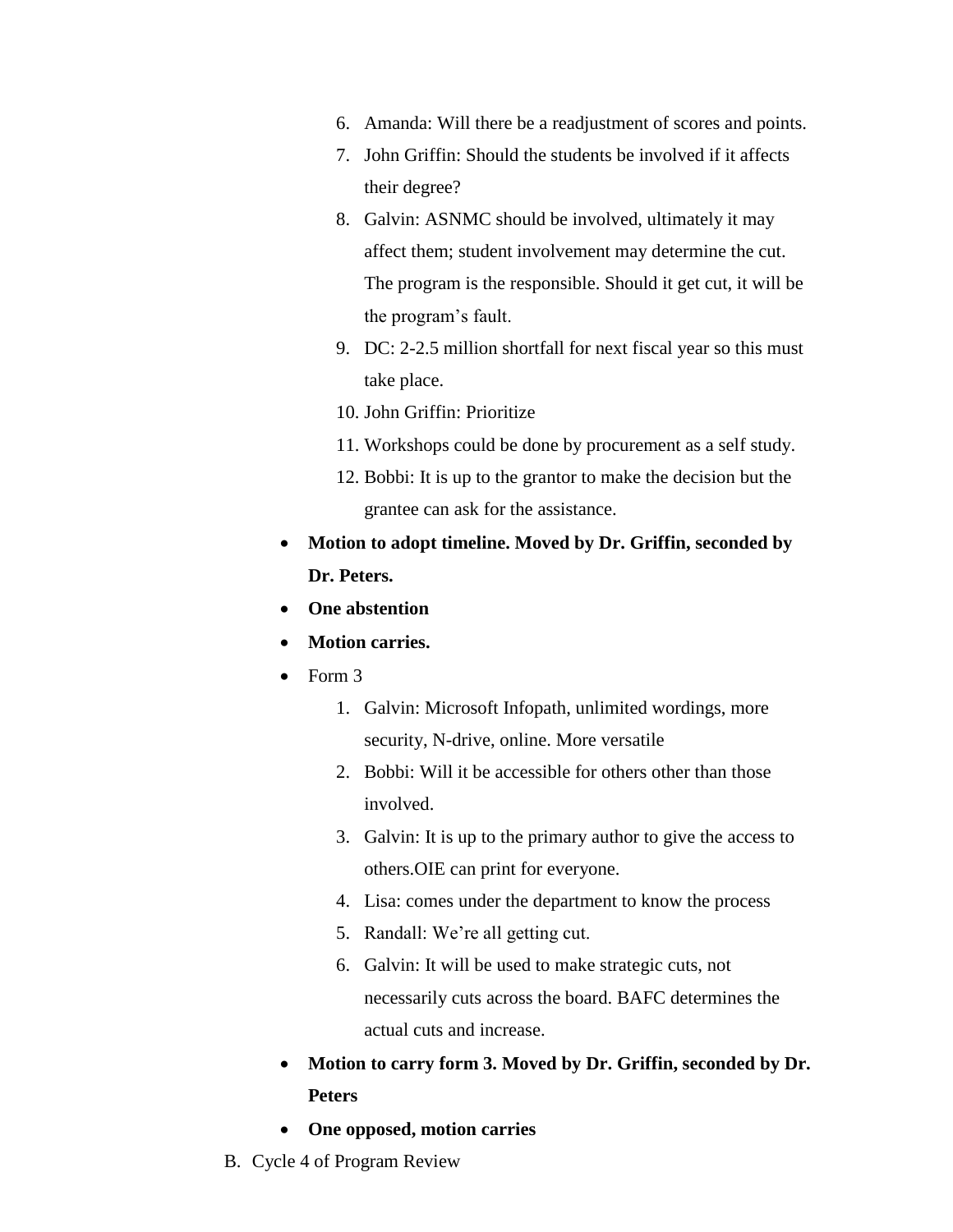- Compliance Matrix—Update
- Form 2 Committee—Update
	- o Randall: still in review, work underway

#### VI. NEW BUSINESS

- A. Accreditation Show Cause Visit Meeting with PROAC
	- Galvin: Wed April  $13<sup>th</sup>$ , 1:30 to 2:30 pm we will be interviewed by 2 members of the team, the team chair and Dr. Kinsella.
- VII. OTHER MATTERS
	- a. DC- BAFC and CC suspended the 4th quarter allotment.

## *VIII. What impact did today's dialogue and/or work have on student learning?*

- a. Galvin: The impact will be drastic, yet NMC is not alone*.*
- IX. ADJOURNMENT

Meeting was adjourned at 10:39 am.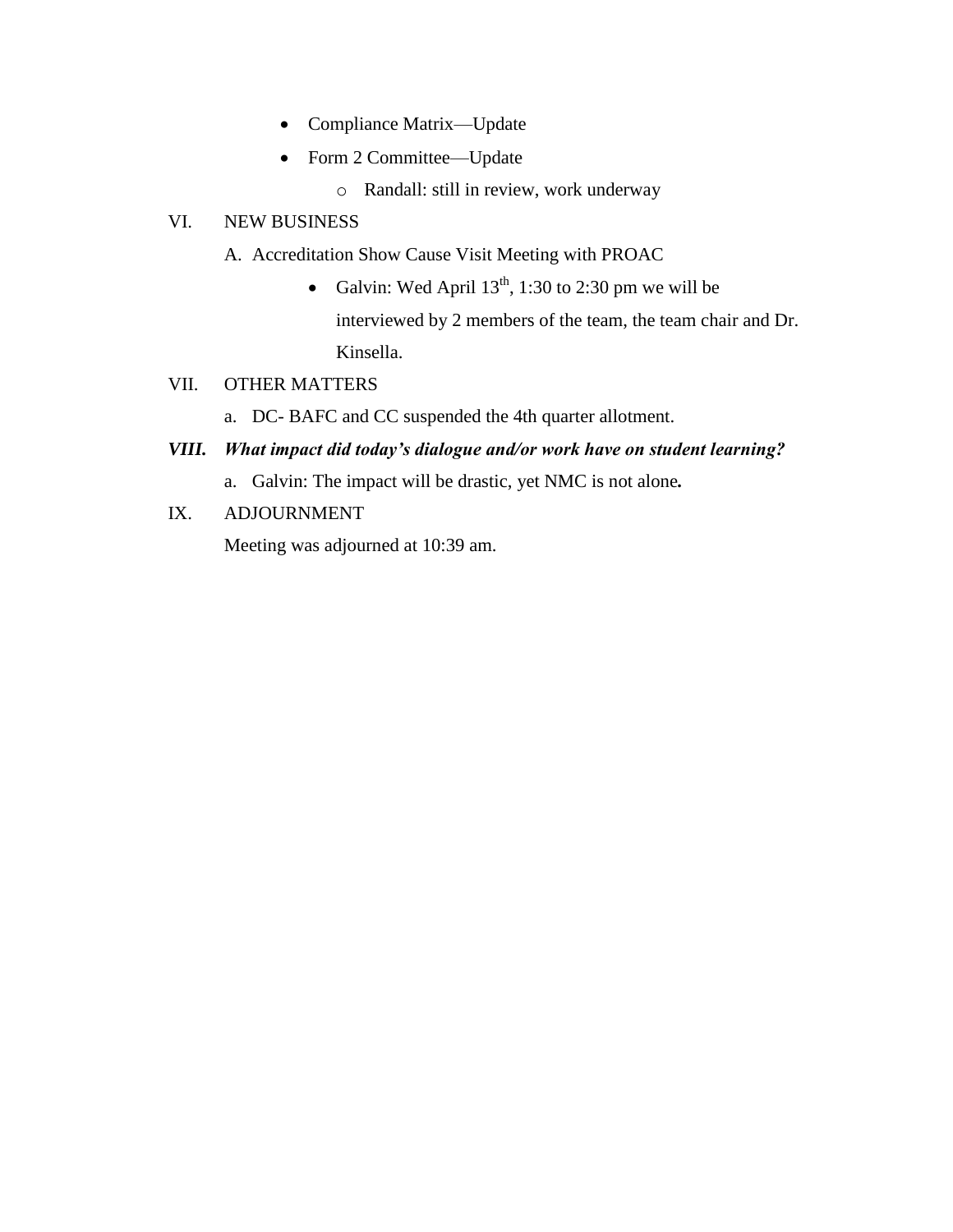# **PROAC**

# **Regular Meeting/Work Session**

**Date: 04/08/11 Day: Friday Time: 10:00AM to 11:00AM Place: N5**

#### **ATTENDANCE SHEET**

|                       | <b>NAME</b>                                         | TITLE                                                  | <b>SIGN/INITIAL</b> |  |  |
|-----------------------|-----------------------------------------------------|--------------------------------------------------------|---------------------|--|--|
| 1.                    | <b>Galvin Guerrero</b>                              | Director of Institutional Effectiveness                | <b>PRESENT</b>      |  |  |
|                       |                                                     | (PROAC Chair)                                          |                     |  |  |
| 2.                    | <b>Antonio Tiples</b>                               | Student (Appointed by                                  |                     |  |  |
|                       |                                                     | <b>ASNMC</b> )/ASNMC Vice President                    |                     |  |  |
| 3.                    | <b>Lorraine Cabrera</b>                             | <b>Interim NMC President</b>                           |                     |  |  |
| 4.                    | <b>Barbara Merfalen</b> (Joe Peters                 | Dean of Academic Programs and                          | <b>PRESENT</b>      |  |  |
|                       | served as a proxy)                                  | Services                                               |                     |  |  |
| 5.                    | <b>Leo Pangelinan</b>                               | Dean, Student Services                                 |                     |  |  |
| 6.                    | Dave Attao                                          | Acting Dean, Community Programs and<br>Services        | <b>PRESENT</b>      |  |  |
| 7.                    | Dawn Chrystal Revilla                               | Acting, Chief Financial and<br>Administrative Officer  | <b>PRESENT</b>      |  |  |
| 8.                    | <b>Jennifer Barcinas/ Martin</b><br><b>Mendiola</b> | Staff Representative, Rota Instructional<br>Site       | <b>PRESENT</b>      |  |  |
| 9.                    | Maria Aguon/                                        | Staff Representative, Tinian                           | <b>PRESENT</b>      |  |  |
|                       | <b>Rose Lazarro</b>                                 | <b>Instructional Site</b>                              |                     |  |  |
| 10.                   | <b>John Jenkins</b>                                 | Faculty Representative, School of                      | <b>PRESENT</b>      |  |  |
|                       |                                                     | Education                                              |                     |  |  |
| 11.                   | Dr. John Griffin                                    | Vice President of the Faculty Senate                   | <b>PRESENT</b>      |  |  |
| 12.                   |                                                     | Faculty Member (Appointed by                           |                     |  |  |
|                       |                                                     | <b>Faculty Senate)</b>                                 |                     |  |  |
| 13.                   | Dr. Eric Belky                                      | Faculty Member (Appointed by<br><b>Faculty Senate)</b> |                     |  |  |
| 14.                   | <b>Matt Pastula</b>                                 | Faculty Member (Appointed by                           | <b>PRESENT</b>      |  |  |
|                       |                                                     | <b>Faculty Senate)</b>                                 |                     |  |  |
| 15.                   | <b>James Kline</b>                                  | Faculty Representative, Academic                       | <b>PRESENT</b>      |  |  |
|                       |                                                     | Council                                                |                     |  |  |
| 16.                   | <b>Randall Nelson</b>                               | Vice President of the Staff Senate                     | <b>PRESENT</b>      |  |  |
| <b>OTHERS PRESENT</b> |                                                     |                                                        |                     |  |  |
|                       |                                                     |                                                        |                     |  |  |
|                       | <b>Keane Palacios</b>                               | PM, OIE                                                | <b>PRESENT</b>      |  |  |
|                       |                                                     |                                                        | <b>PRESENT</b>      |  |  |
|                       | Rose Pangelinan                                     | PM, OSAL                                               |                     |  |  |
|                       | Lisa Hacskaylo                                      | IR, OIE                                                | <b>PRESENT</b>      |  |  |